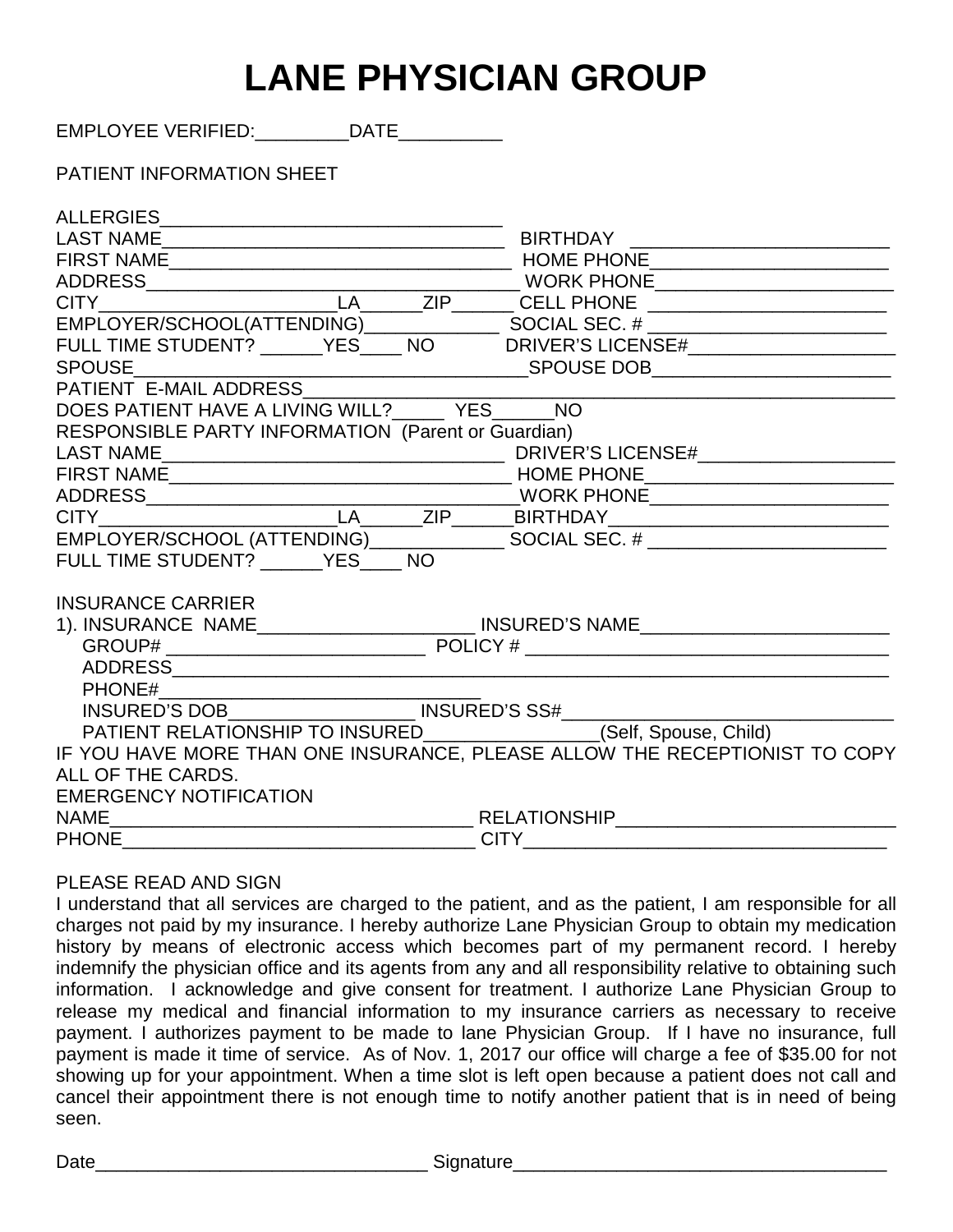| <b>GI HISTORY QUESTIONNAIRE</b> | Today's Date |  |  |  |
|---------------------------------|--------------|--|--|--|
| <b>Full Name:</b>               | DOB:<br>AGE  |  |  |  |
| <b>Referring Doctor:</b>        | PCP:         |  |  |  |

#### **Current Medications**

| <b>Prescription Name</b> | Dose/Strength | <b>Directions</b> | Reason               |
|--------------------------|---------------|-------------------|----------------------|
| (ex. Atenolol)           | (ex. 50mg)    | (ex. Twice daily) | (ex. Blood pressure) |
|                          |               |                   |                      |
|                          |               |                   |                      |
|                          |               |                   |                      |
|                          |               |                   |                      |
|                          |               |                   |                      |
|                          |               |                   |                      |
|                          |               |                   |                      |
|                          |               |                   |                      |
|                          |               |                   |                      |
|                          |               |                   |                      |

**Over the Counter Medications** □ I do not take any other the counter medications

| <b>Over the Counter Meds</b><br>(ex. Tylenol, vitamins) | Dose/Strength<br>(ex. 25 mg) | <b>Directions</b><br>(ex. as needed) | Reason<br>(ex. Headaches) |
|---------------------------------------------------------|------------------------------|--------------------------------------|---------------------------|
|                                                         |                              |                                      |                           |
|                                                         |                              |                                      |                           |
|                                                         |                              |                                      |                           |
|                                                         |                              |                                      |                           |

| <b>Allergies</b>      | <b>NO KNOWN ALLERGIES</b>        |            |                                            |  |
|-----------------------|----------------------------------|------------|--------------------------------------------|--|
|                       | <b>Medication/Food Allergies</b> |            | Type of Reactions(ex. Rash, stomach upset) |  |
| Penicillin?           | $\Box$ NO                        | $\Box$ YES |                                            |  |
| Latex?                | $\Box$ NO                        | $\Box$ YES |                                            |  |
| Sulfa Drugs?          | $\Box$ NO                        | $\Box$ YES |                                            |  |
| Anesthesia Medicines? | $\Box$ NO                        | $\Box$ YES |                                            |  |
|                       |                                  |            |                                            |  |
|                       |                                  |            |                                            |  |

#### **Social History**

| Occupation:                                                                                                           | Hobbies:                     |
|-----------------------------------------------------------------------------------------------------------------------|------------------------------|
| Do you use tobacco: $\square$ Never $\square$ Yes _______ packs per day for ______ years $\square$ Quit, Approx. Date |                              |
| Do you drink alcohol? □Never □Social Drinker □2 or less/day □3 or greater/day                                         |                              |
| Do you use recreational drugs? □No □Yes; type                                                                         | □Occasionally □Weekly □Daily |
|                                                                                                                       |                              |
| History of drug abuse? $\square$ No $\square$ Yes years                                                               |                              |
|                                                                                                                       |                              |
| <b>Patient Name:</b>                                                                                                  | <b>DOB</b><br>pg 1 of 3      |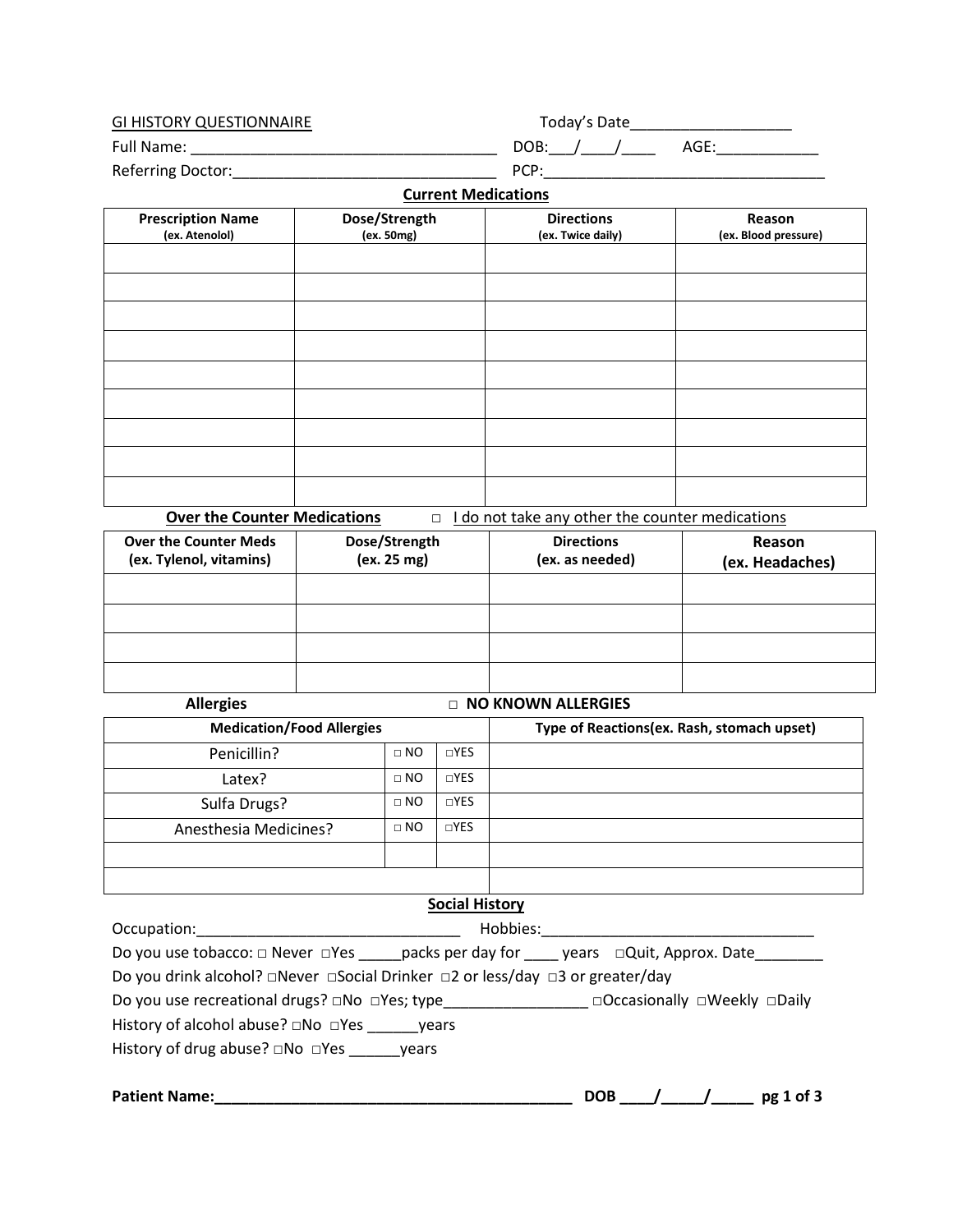| $\Box$ Anemia                       | $\Box$ Anxiety                    | $\Box$ Arthritis              | $\Box$ Asthma                                                  |
|-------------------------------------|-----------------------------------|-------------------------------|----------------------------------------------------------------|
| □Atrial Fibrillation                | □Autoimmune<br>Disorder:<br>Type? | □ Bleeding Disorder:<br>Type? | □Taking Blood Thinners<br>(Plavix, Warfarin, Aspirin,<br>etc.) |
| □Blood Transfusion                  | $\Box$ Cancer:<br>Type?           | □Chest Pain                   | $\Box$ COPD                                                    |
| $\Box$ Colitis:<br>Type?            | □Colon Polyps                     | □ Congestive Heart Failure    | □Constipation                                                  |
| □Crohn's Disease                    | $\Box$ Diabetes                   | □Defibrillator                | $\square$ Diverticulitis                                       |
| $\square$ Diverticulosis            | □GERD/Heartburn                   | $\square$ Glaucoma            | □Heart Attack                                                  |
| □Heart Disease                      | □Heart Murmur                     | $\square$ Hemorrhoids         | $\square$ Hepatitis: $\square A \square B \square C$           |
| $\Box$ Hernia:<br>Type:             | □Home Oxygen Use                  | $\Box$ Hyperlipidemia         | $\Box$ Hypertension                                            |
| □Irritable Bowel Syndrome           | □Kidney Stones                    | □Kidney Disease               | □Liver Disease,<br>Type: Type:                                 |
| $\Box$ Migraines                    | □Pacemaker                        | □Peptic Ulcer Disease         | $\square$ Seizures                                             |
| □Sleep Apnea:<br>□ Using CPAP/BiPAP | $\square$ Stroke                  | □TIA (Mini-Stroke)            | $\Box$ Tuberculosis                                            |

#### **Past Medical History Please check the box if you have any of the following conditions.** □ **No History**

#### **Review of Systems**

 **Please check the box if you have any of the following symptoms** □ **No Symptoms** Constitutional □Weight Change □Fevers □Chills □Feeling Tired Head **□Headache** □Head Trauma Eyes | □Blindness □Wearing Glasses Ear/Nose/Throat □Hearing Loss □Snoring □ Throat Pain □Hoarseness □Mouth Sores Cardiovascular □ Chest Pain □Fast Heart Rate □Palpitations Lung □Shortness of Breath □Cough □Coughing up Blood □Wheezing Genitourinary | □Painful Urination □Blood in Urine □Pregnant? Musculoskeletal □Joint Pain □Joint Stiffness Skin □Infection Gastrointestinal □ □Change in Appetite □Belching □Gagging □Regurgitation □Feeling Full □Bloating □Vomiting up Blood □Difficulty Swallowing □Heartburn □Nausea □Gas □Diarrhea □Vomiting □Abdominal Pain □Jaundice □Constipation □Change in Bowel Frequency

□Change in Bowel Habits □Bright Red Blood from the Rectum □Rectal Pain Neurological | □Tremors □Weakness □Numbness and Tingling Metabolic □Excessive Sweating □Excessive Thirst □Intolerant to Cold □Intolerant to Heat Blood **□Past Blood Transfusion** □Taking Blood Thinners Infectious □Recent Foreign Travel □Hepatitis □HIV/AIDS □Sexually Transmitted Disease Psychological □Sleep Disturbance □Anxious □Depressed □PTSD □Sexual Abuse

**Patient Name:\_\_\_\_\_\_\_\_\_\_\_\_\_\_\_\_\_\_\_\_\_\_\_\_\_\_\_\_\_\_\_\_\_\_\_\_\_\_\_\_\_\_\_\_ DOB \_\_\_\_/\_\_\_\_\_/\_\_\_\_\_ pg 2 of 3**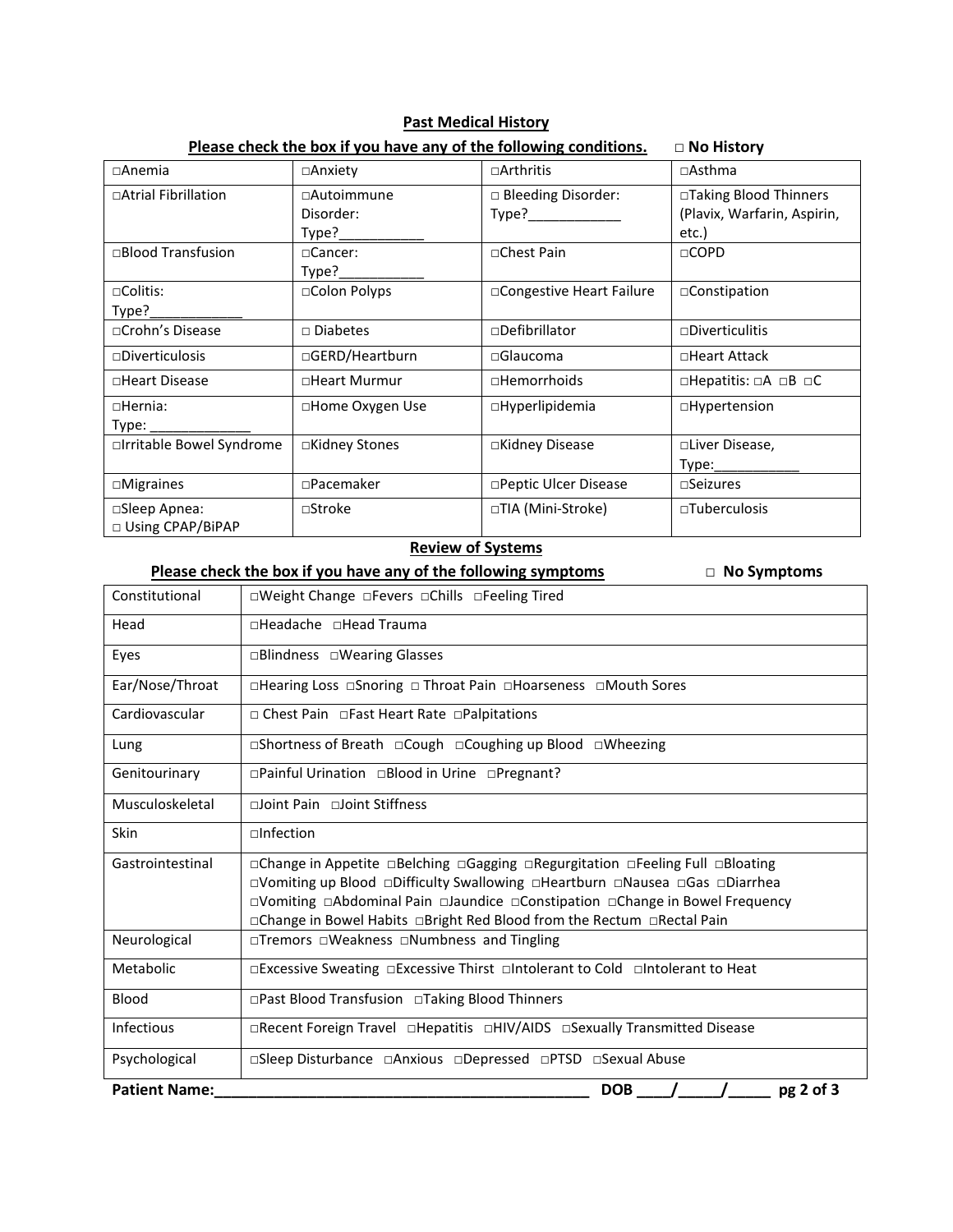| <b>Previous Surgeries</b> | □ No Surgeries               |
|---------------------------|------------------------------|
| <b>Types of Surgery</b>   | <b>Approximate Date/Year</b> |
|                           |                              |
|                           |                              |
|                           |                              |
|                           |                              |
|                           |                              |

| <b>Previous Endoscopic Procedures</b> |      |                          | $\Box$ No Procedures |  |
|---------------------------------------|------|--------------------------|----------------------|--|
| <b>Type of Procedure</b>              | Date | Where<br><b>Findings</b> |                      |  |
| $\Box$ Colonoscopy                    |      |                          |                      |  |
|                                       |      |                          | □Normal □Abnormal:   |  |
| $\Box$ Upper Endoscopy/EGD            |      |                          |                      |  |
|                                       |      |                          | □Normal □Abnormal:   |  |
| $\Box$ Flexible Sigmoidoscopy         |      |                          |                      |  |
|                                       |      |                          | □Normal □Abnormal:   |  |
| $\Box$ GI Related Studies             |      |                          |                      |  |
| (Barium swallow, etc.)                |      |                          | □Normal □Abnormal:   |  |
| Type                                  |      |                          |                      |  |

| <b>Family Member</b> |              | <b>GI Cancer</b> |     | <b>GI Disorder</b> |               | <b>Polyps</b> |               | <b>Other Cancer</b> |               |
|----------------------|--------------|------------------|-----|--------------------|---------------|---------------|---------------|---------------------|---------------|
| Mother               | $\square$ No | $\square$ Yes    |     | $\square$ No       | $\square$ Yes | $\square$ No  | $\square$ Yes | $\Box$ No           | $\square$ Yes |
|                      |              |                  | age |                    | age           |               | age           |                     | age           |
| Father               | $\square$ No | $\square$ Yes    |     | $\square$ No       | $\square$ Yes | $\square$ No  | $\square$ Yes | $\square$ No        | $\square$ Yes |
|                      |              |                  | age |                    | age           |               | age           |                     | age           |
| Sibling              | $\square$ No | $\square$ Yes    |     | $\square$ No       | $\square$ Yes | $\square$ No  | $\square$ Yes | $\square$ No        | $\square$ Yes |
|                      |              |                  | age |                    | age           |               | age           |                     | age           |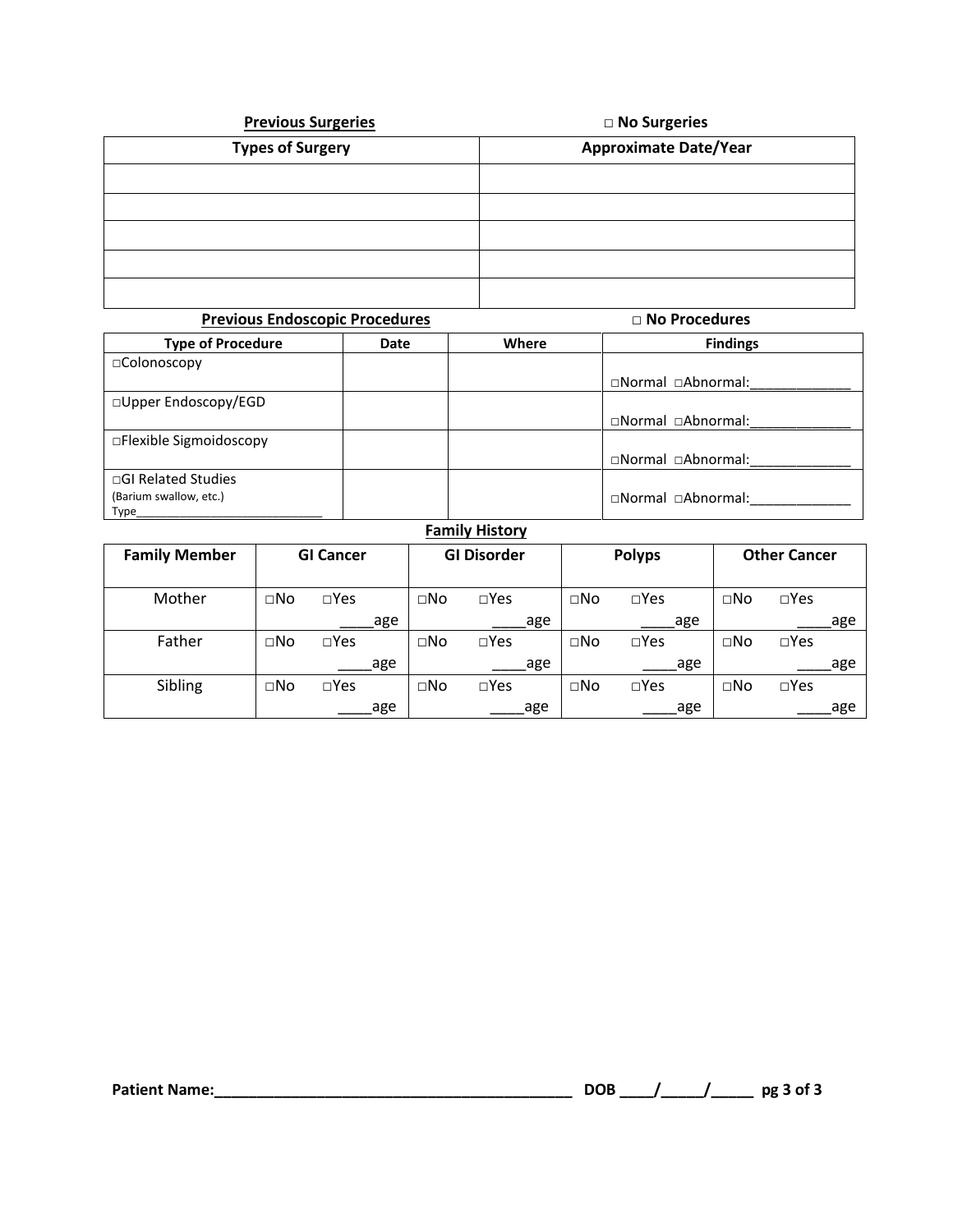# **Notice of Privacy Practices**

This notice describes how medical information about you may be used and disclosed, and how you can get access to this information. Please Review it carefully.

We respect your privacy. We understand that your personal health information is very sensitive. We will not disclose your information to others unless you tell us to do so, or unless the law authorizes or requires us to do so.

The law protects the privacy of health information we create and obtain in providing our care and services to you. For example, your protected health information includes your symptoms, test results, diagnoses, treatment, health information from other providers, and billing and payment information relating to these services. Federal and state law allows us to use and disclose your protected health information for purposes of treatment and health care operations.

#### **Examples of Use and Disclosures of protected Health Information for Treatment, Payment, and Health Operations**

# **For Treatment:**

- o Information obtained by a nurse, physician, or other member of our health care team will be recorded in your medical record and used to help decide what care may be right for you.
- o We may also provide information to others providing your care. This will help them stay informed about your care.

# **For Payment:**

o We request payment from your health insurance plan. Health plans need information from us about your medical care. Information provided to health plans may include your diagnoses, procedures performed, or recommended care.

### **For Health Care Operations:**

- o We use your medical records to assess quality and improve services.
- o We may use and disclose medical records to review the qualifications and performance of our health care providers and to train our staff.
- o We may contact you to remind you about appointments and give you information about treatment alternatives or other health-related benefits and services.
- o We may use and disclose your information to conduct or arrange for services, including:
	- Medical quality review by your health plan;
	- Accounting, legal, risk management, and insurance services;
	- Audit functions, including fraud and abuse detection and compliance programs.

# **Your Health Information Rights**

The health and billing records we create and store are the property of the practice/health care facility. The protected health information in it, however, generally belongs to you. You have a right to:

- o Receive, read, and ask questions about this Notice;
- o Ask us to restrict certain uses and disclosures. You must deliver this request in writing to us. We are not required to grant the request. But we will comply with any request granted;
- o Request and receive from us a paper copy of the most current Notice of Privacy Practices for Protected Health Information ("Notice");
- o Request that you be allowed to see and get a copy of your protected health information. You may also make this request in writing. We have a form available for this type of request.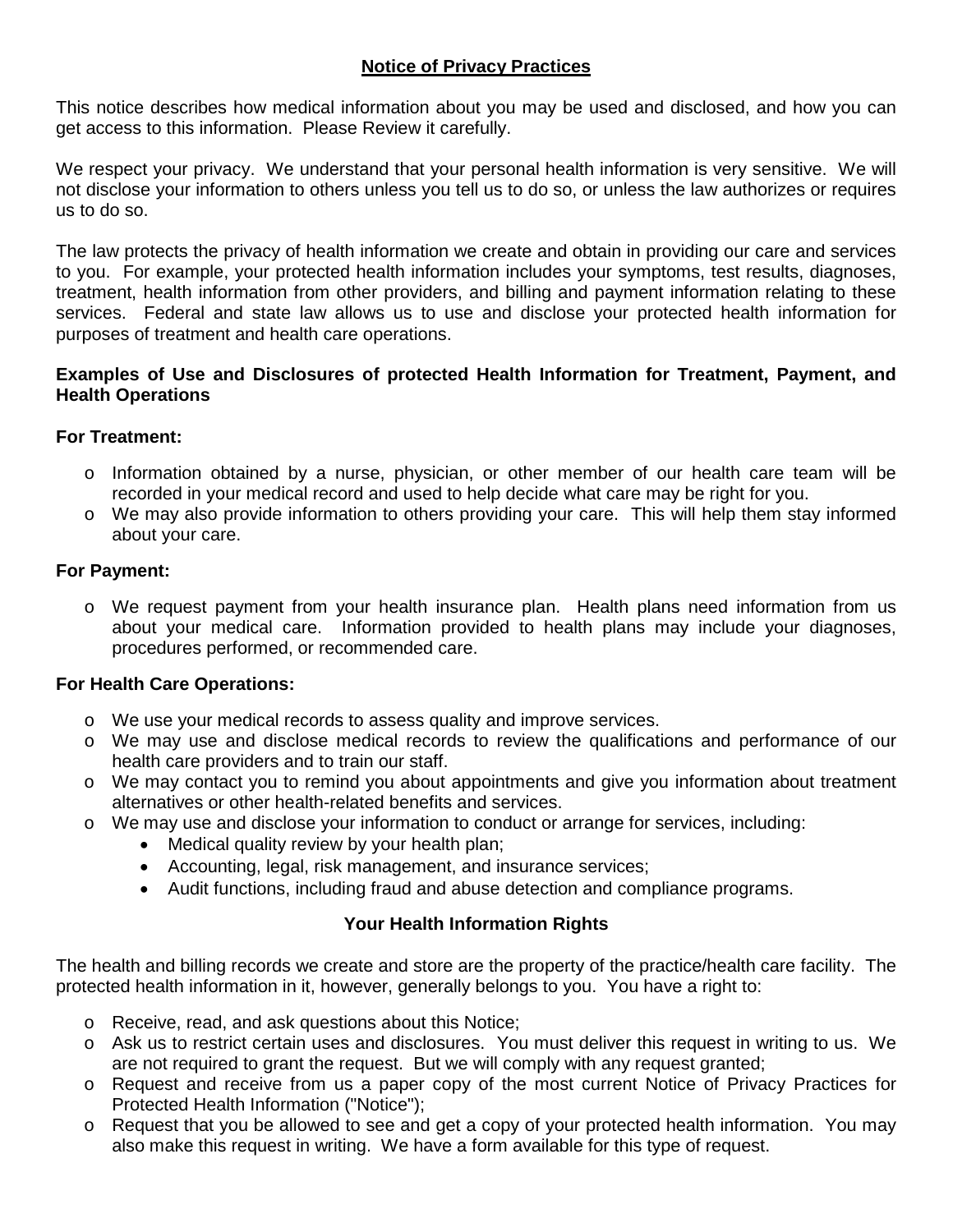# **ACKNOWLEDGEMENT OF PRIVACY PRACTICES**

My Signature confirms that I have been informed of my rights to privacy regarding my protected health information under the Health Insurance Portability & Accountability Act of 1996 (HIPPA). I understand that this information can and will be used to:

- o Provide and coordinate my treatment among a number of health care providers who may be involved in that treatment directly or indirectly
- o Obtain payment from third-party payers for my health care services
- o Conduct normal health care operations such as quality assessment and improvement activities.

I have been informed of my medical providers *Notice of Privacy Practices* containing a more complete description of the uses and disclosures of my protected health information. I have been given the right to review and receive a copy of such *Notice of Privacy Practices*. I understand that my medical provider has the right to the *Notice of Privacy Practices* and that I may contact this office to obtain a current copy of the *Notice of Privacy Practices*.

I understand that I may request in writing that you restrict how my private information is used or disclose to carry out treatment, payment or health care operations and I understand that you are not required to agree to my requested restrictions, but if you do agree then you are bound to abide by such restrictions.

| <b>Patient Name</b> |  |  |
|---------------------|--|--|
|---------------------|--|--|

Signature (Guardian if Minor): \_\_\_\_\_\_\_\_\_\_\_\_\_\_\_\_\_\_\_\_\_\_\_\_\_\_\_\_\_\_\_\_\_\_\_\_\_\_\_\_\_\_\_\_\_\_\_\_\_\_\_\_\_\_\_

*For Office Use Only*:

We were unable to obtain patient's written acknowledgment of our Notice of Privacy Practices due to the following reason

\_\_\_\_\_\_\_\_\_\_\_\_\_\_\_\_\_\_\_\_\_\_\_\_\_\_\_\_\_\_\_\_\_\_\_\_\_\_\_\_\_\_\_\_\_\_\_\_\_\_\_\_\_\_\_\_\_\_\_\_\_\_\_\_\_\_\_\_\_\_\_\_\_\_\_\_\_\_\_\_

| The patient refused to sign   |
|-------------------------------|
| <b>Communication barriers</b> |
| <b>Emergency situation</b>    |
| Other:                        |
|                               |
|                               |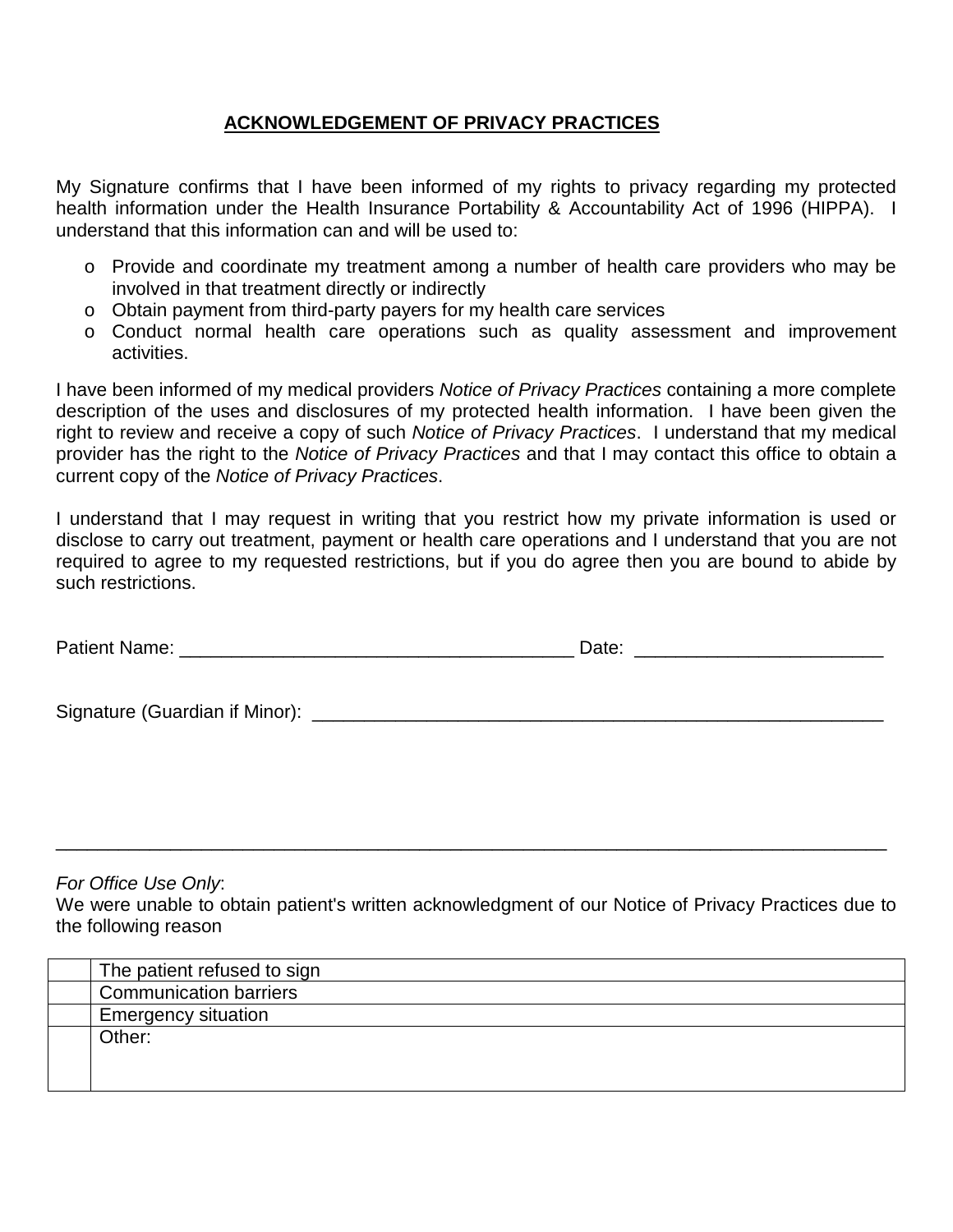

### **CONSENT FOR THE USE AND DISCLOSURE OF HEALTH INFORMATION FOR TREATMENT, PAYMENT, OR HEALTHCARE OPERATIONS**

I understand that as part of my healthcare, this organization originates and maintains health records describing my health history, symptoms, examination and test results, diagnoses, treatment, and any plans for future care or treatment.

#### **I understand that this information serves as:**

- A basis for planning my care and treatment
- A means of communication among the many healthcare professionals who contribute to my care.
- A source of information for applying my diagnosis and surgical information to my bill.
- A means by which a third-party payer can verify that services billed were actually provided.
- A tool for routine healthcare operations such as assessing care quality and reviewing the competence of healthcare professionals.

#### **I understand that I have the right:**

- To object to the use of my health information for directory purposes.
- To request restrictions as to how my health information may be used or disclosed to carry out treatment, payment or healthcare operations – and that the organization is not required to agree to the restrictions requested.
- To revoke this consent in writing, except to the extent that the organization has already taken action in reliance thereon.

I have been presented with a copy of this provider's **Notice of Privacy Policies,** detailing how my information may be used and disclosed as permitted under federal and state law. I understand the contents of the Notice, and I request the following restriction(s) concerning my medical information:

\_\_\_\_\_\_\_\_\_\_\_\_\_\_\_\_\_\_\_\_\_\_\_\_\_\_\_\_\_\_\_\_\_\_\_\_\_\_\_\_\_\_\_\_\_\_\_\_\_\_\_\_\_\_\_\_\_\_\_\_\_\_\_\_\_\_\_\_\_\_\_\_\_\_\_\_\_\_\_\_\_\_\_\_

\_\_\_\_\_\_\_\_\_\_\_\_\_\_\_\_\_\_\_\_\_\_\_\_\_\_\_\_\_\_\_\_\_\_\_\_\_\_\_\_\_\_\_\_\_\_\_\_\_\_\_\_\_\_\_\_\_\_\_\_\_\_\_\_\_\_\_\_\_\_\_\_\_\_\_\_\_\_\_\_\_\_\_\_

\_\_\_\_\_\_\_\_\_\_\_\_\_\_\_\_\_\_\_\_\_\_\_\_\_\_\_\_\_\_\_\_\_\_\_\_\_\_\_\_\_\_\_\_\_\_\_\_\_\_\_\_\_\_\_\_\_\_\_\_\_\_\_\_\_\_\_\_\_\_\_\_\_\_\_\_\_\_\_\_\_\_\_\_

If you wish for other person(s) to have access to your health information, please list them here:

| Name:<br><u> 1989 - Johann Stoff, amerikansk politiker (d. 1989)</u> |  |
|----------------------------------------------------------------------|--|
| Name:                                                                |  |
| Name:                                                                |  |
| Name:                                                                |  |